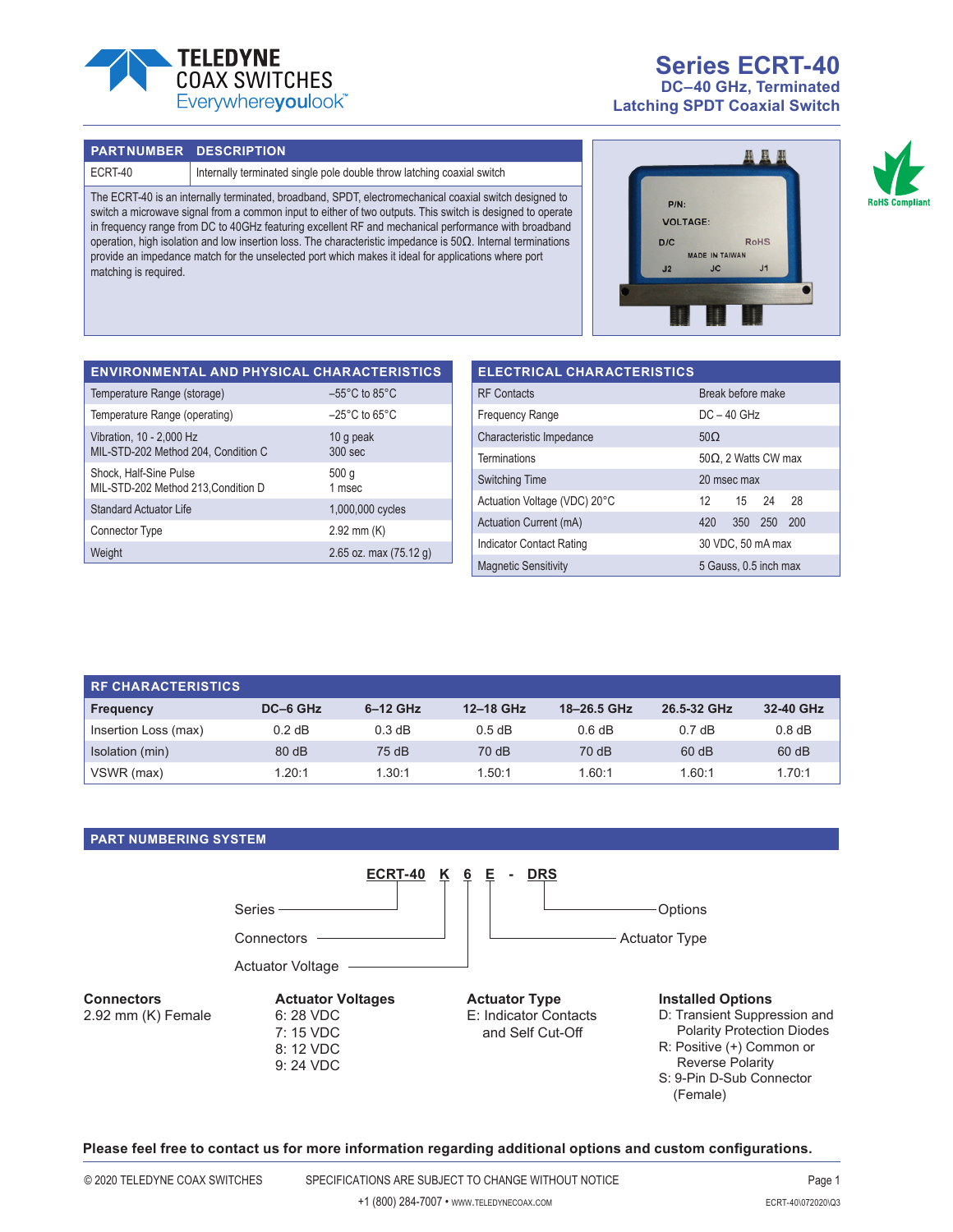

**Latching SPDT Coaxial Switch**

**SCHEMATICS AND MECHANICAL OUTLINE**





| <b>9 PIN D-SUB PINOUT</b> |                    |  |  |  |  |
|---------------------------|--------------------|--|--|--|--|
| Pin No.                   | <b>Description</b> |  |  |  |  |
|                           | <b>GND</b>         |  |  |  |  |
| $\overline{2}$            |                    |  |  |  |  |
| 3                         | Pos <sub>2</sub>   |  |  |  |  |
| $\overline{4}$            | Pos $1-$           |  |  |  |  |
| 5                         | $Vsw +$            |  |  |  |  |
| 6                         | IND <sub>2</sub>   |  |  |  |  |
| 7                         | IND 2 COM          |  |  |  |  |
| 8                         | <b>IND 1 COM</b>   |  |  |  |  |
| 9                         | IND <sub>1</sub>   |  |  |  |  |

| <b>OPERATION TABLE</b> |                |        |           |           |                   |  |
|------------------------|----------------|--------|-----------|-----------|-------------------|--|
| Position               | <b>RF</b> Path |        | Indicator |           | Termination       |  |
|                        | .J1-IN         | .J2-IN |           |           |                   |  |
| Pos 1                  | ΩN             | OFF    | <b>ON</b> |           | OFF J2 Terminated |  |
| Pos 2                  | OFF            | ΩN     | OFF       | <b>ON</b> | J1 Terminated     |  |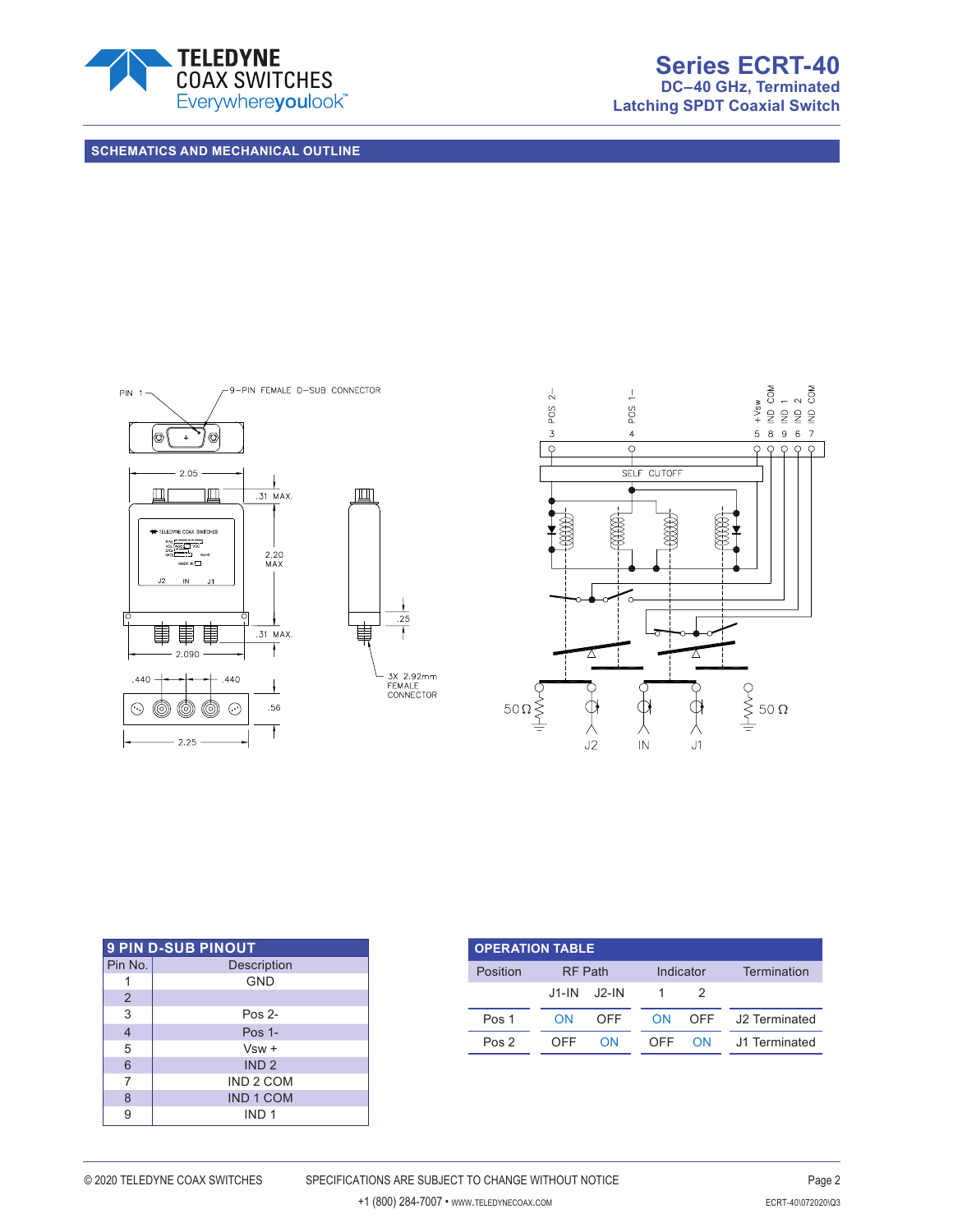

# **TYPICAL RF PERFORMANCE CURVES**





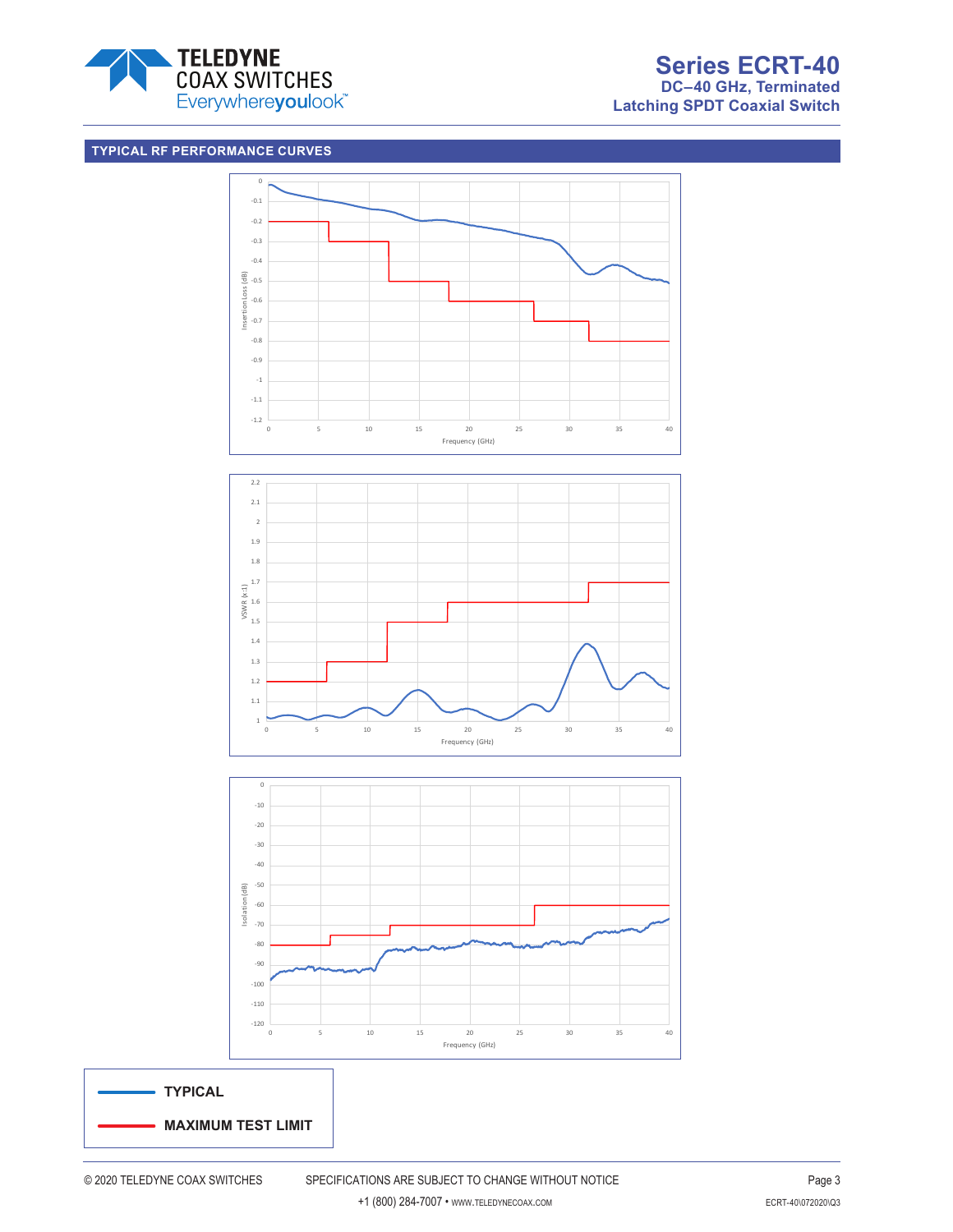

# **TYPICAL POWER PERFORMANCE CURVE**



Estimates based on the following reference conditions:

- Ambient temperature of 40°C or less
- Sea level operation
- Load VSWR of 1.20:1 maximum
- No high-power (hot) switching